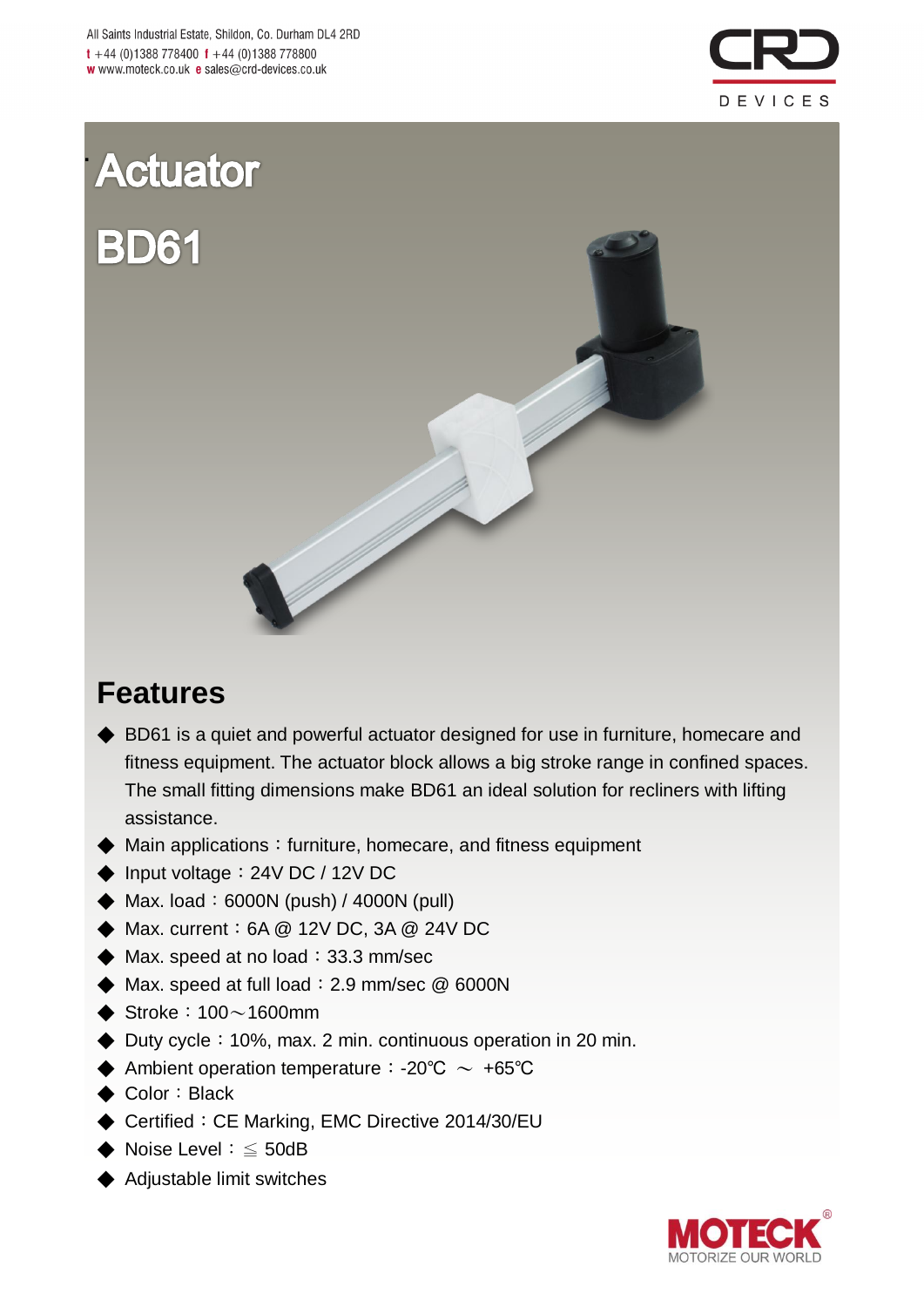# **Options**

- ◆ Positioning signal feedback with Hall effect sensor x 1
- ◆ Positioning signal feedback with Hall effect sensor x 2

# **Compatibility**

#### **1. Control box**

| <b>Function</b>                                            | <b>Models</b>                          | BD61 cable plug              |  |  |  |
|------------------------------------------------------------|----------------------------------------|------------------------------|--|--|--|
| Without positioning sensor<br>feedback                     | T control, CSI, TR11, TL01, CB3T, CB4M | 4-pin Moteck F type DIN plug |  |  |  |
| Positioning signal feedback<br>with Hall effect sensor x 1 | CB4M-SY                                | 6-pin Moteck F type DIN plug |  |  |  |
| Positioning signal feedback<br>with Hall effect sensor x 2 | CB3T-SY, CB4M-4SY                      | 6-pin Moteck F type DIN plug |  |  |  |

#### **2. Handset**

- (1) Depend on control box
- (2) HB, H2G (BD61 chooses special cable DL1, DL2, or TL2 to connect to power supply and handset, without control box)

#### **3. Accessory**

| <b>Accesory models</b>           | BD61 cable plug                               |  |  |  |  |
|----------------------------------|-----------------------------------------------|--|--|--|--|
| T Connector                      | 4-pin Moteck F-type DIN plug                  |  |  |  |  |
| TSW1 switching mode power supply | Special cable DL2 or TL2, without control box |  |  |  |  |
| TSW4 switching mode power supply | Special cable DL1, without control box        |  |  |  |  |

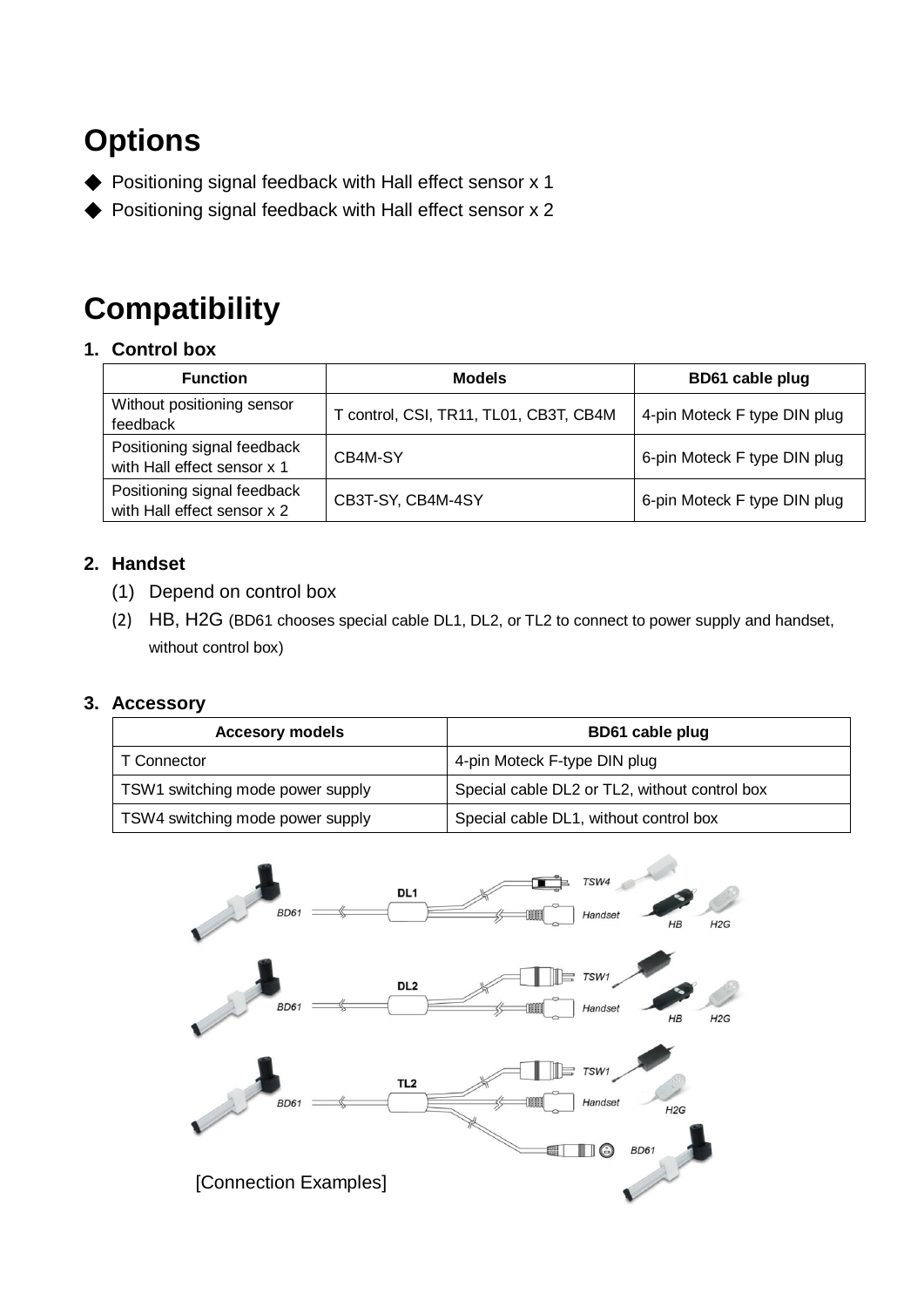# **Performance Data**

| Model No.          | <b>Push</b> | Pull     |         | Speed (mm/s)     | Current (A) |            |                  |            |
|--------------------|-------------|----------|---------|------------------|-------------|------------|------------------|------------|
|                    | Max. (N)    | Max. (N) | No load | <b>Full load</b> | No load     |            | <b>Full load</b> |            |
|                    |             |          |         |                  | 12V         | <b>24V</b> | <b>12V</b>       | <b>24V</b> |
| BD61-XX-F3-XXX.XXX | 6000        | 4000     | 4.1     | 2.8              | 1.2         | 0.6        | 5.2              | 2.6        |
| BD61-XX-A4-XXX.XXX | 6000        | 4000     | 4.2     | 2.9              | 0.8         | 0.4        | 5.4              | 2.7        |
| BD61-XX-F4-XXX.XXX | 5000        | 3500     | 5.5     | 4.4              | 0.8         | 0.4        | 5.6              | 2.8        |
| BD61-XX-A6-XXX.XXX | 4000        | 3000     | 6.2     | 3.8              | 0.4         | 0.2        | 6.0              | 3.0        |
| BD61-XX-F6-XXX.XXX | 4000        | 3000     | 8.2     | 6.6              | 1.0         | 0.5        | 5.6              | 2.8        |
| BD61-XX-A8-XXX.XXX | 3000        | 2500     | 8.3     | 5.0              | 0.6         | 0.3        | 5.4              | 2.7        |
| BD61-XX-F8-XXX.XXX | 3000        | 2500     | 11.0    | 8.2              | 1.0         | 0.5        | 5.8              | 2.9        |
| BD61-XX-AG-XXX.XXX | 1500        | 1500     | 16.6    | 12.2             | 0.4         | 0.2        | 5.6              | 2.8        |
| BD61-XX-KG-XXX.XXX | 750         | 750      | 33.3    | 23.5             | 0.4         | 0.2        | 5.2              | 2.6        |



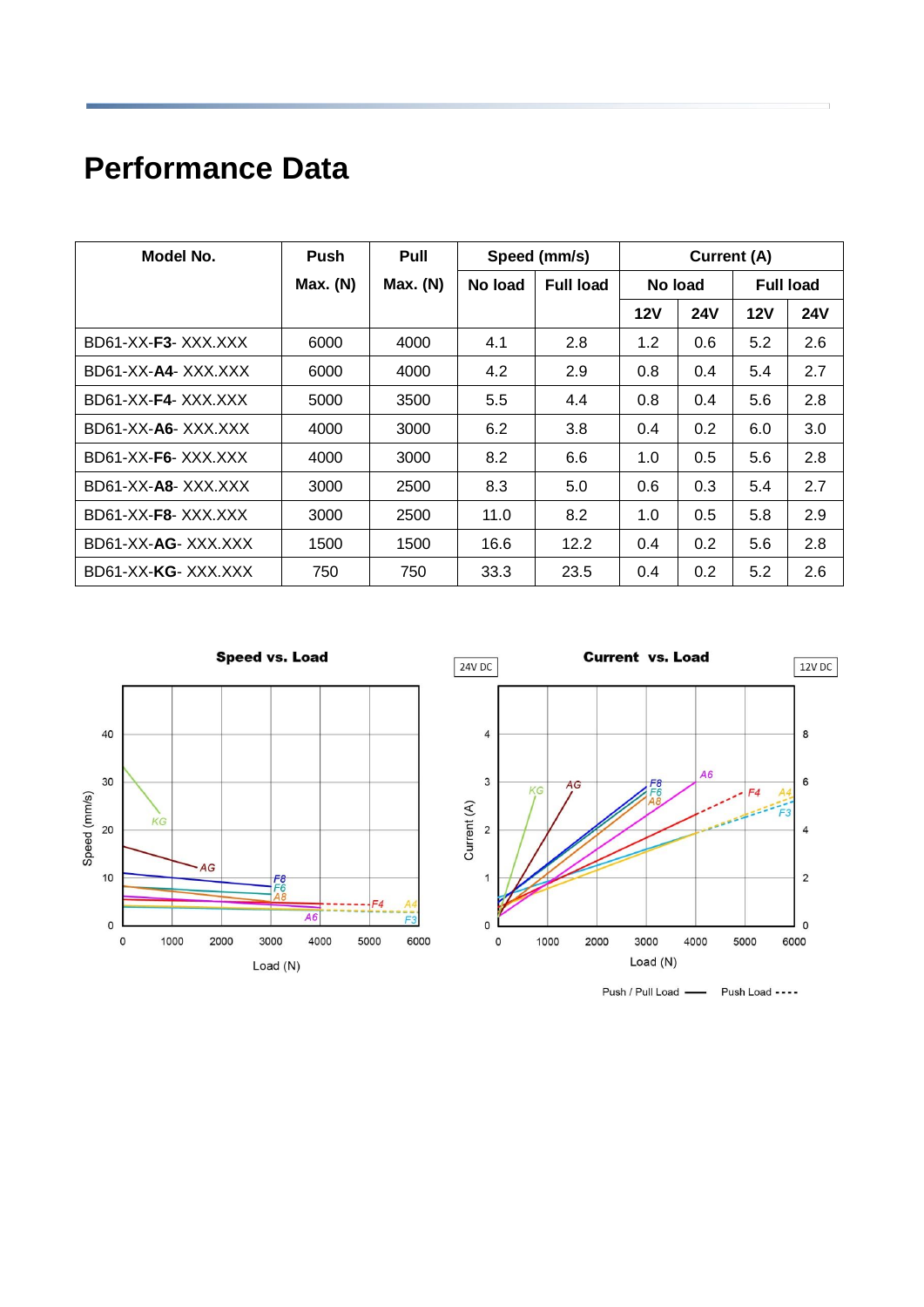### **Dimensions**



Unit: mm

- Available stroke (S)  $range = 100 \sim 1600$  mm
- ◆ **Retracted length (A) = 127mm Min.**
- **Extended length**  $(B) = A + S$

# **Cable Plug**

◆ **Moteck F type DIN plug** 

When M+ is connected to "+" and M- is connected to "-" of DC power, the actuator will extend.







No sensor feedback 1x or 2x Hall sensors for positioning

◆ **Plug used on the second actuator connected to TL2 cable.**